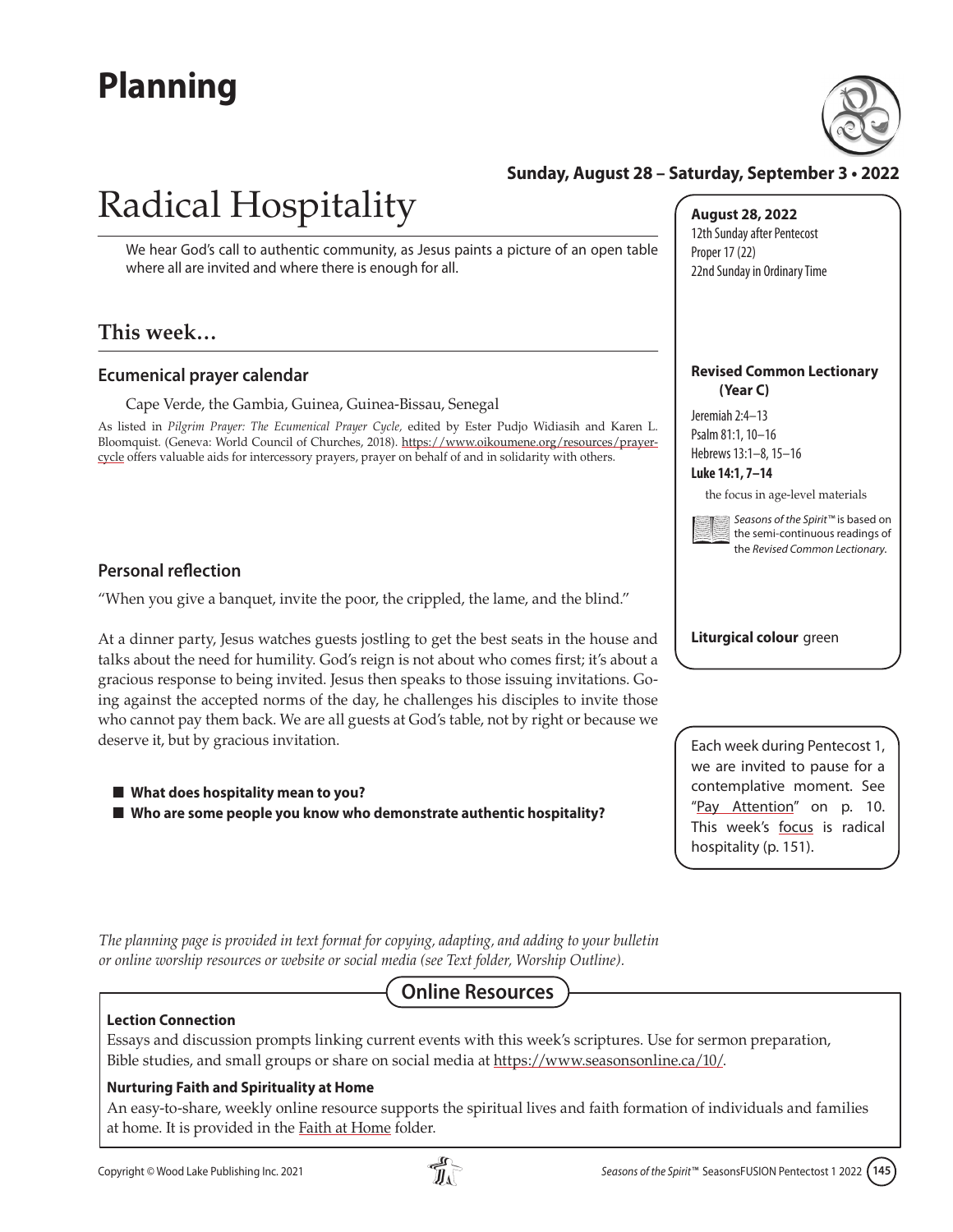#### **Biblical Background • August 28, 2022**



**Jeremiah 2:4–13 Psalm 81:1, 10–16 Hebrews 13:1–8, 15–16 Luke 14:1, 7–14** 

the focus in age-level materials

*Seasons of the Spirit™* is based on the semi-continuous readings of the *Revised Common Lectionary.*

# Radical Hospitality

With no expectation of payback, God welcomes and<br>feeds all who humbly come to the banquet table<br>socking to satisfy their hungry bearts. With no expectation of payback, God welcomes and feeds all who humbly come to the banquet table seeking to satisfy their hungry hearts.

God is the host in **Jeremiah 2:4–13**, having invited the people "into a plentiful land to eat its fruits" (2:7). It seems that the people have not been good guests, however. This section of Jeremiah is labelled a "covenant lawsuit" because God is bringing a suit against Israel for breaking the Mosaic covenant. Instead of worshipping God and upholding the covenant, the people have defiled God's land and are accused of turning from God, their source of living water.

As in Jeremiah, **Psalm 81:1, 10–16** contrasts God's gracious hospitality with the people's rebelliousness and unwillingness to listen. God's hospitality, seen in verse 16, needs to be read through the lens of the Exodus. The people grumbled in the wilderness, demanding proof of God's presence. God generously fed them manna (Exodus 16). They wanted water, and water flowed from the rock (Exodus 17). In Psalm 81, God the host goes beyond the people's request for sustenance; they are promised the finest wheat and honey from the rock. How will they respond?

The writer of Hebrews concludes with several "do's and don'ts" appropriate in God's reign. In **Hebrews 13:1–8, 15–16**, brothers and sisters in the faith community show hospitality to fellow Christians coming from other places. The writer also calls for sharing out of love for one another.

**Luke 14:1, 7–14** Luke's record of Jesus eating dinner at the Pharisee's home assumes knowledge of table fellowship that his community would have readily understood. Dinners were not simply meals but social events that bonded people of similar status together. The seating arrangement was cru**Christ, our loving host, open our hearts to accept your invitation to true community in God's reign. Assure us of our place at God's open table, and help us make sure that no one is excluded from dining there. Amen.**

cial because people expected to eat with their social equals. Being seated next to a diner considered socially inferior disgraced the more prominent guest. Moreover, according to ancient records, people could find out who had been invited before accepting an invitation. If the "wrong" people would be there, many potential guests made excuses and declined the invitation (see Luke 14:18–20). Others declined the invitation if they felt that they could not reciprocate the hospitality. When invitations were issued and accepted, guests knew that they were obligating themselves to host a dinner that would measure up to the standards of the one they had attended. To offer less was shameful.

Jesus uses this occasion to describe the reign of God. As usual in the gospel of Luke, reversals and twists in the story make the point. God's reign is not about "measuring up" but about being invited by God. Jesus tells the host to invite people of low social status who cannot reciprocate the invitation. He also admonishes the host to invite those who could not possibly return the favour. The reign of God is marked by true generosity, like the generosity God pours out on all. While we can respond to God's compassion and mercy like the woman who washed Jesus' feet at another dinner party recounted in Luke 7:36–50, we cannot even begin to repay it.

#### **• • • • •**

Jesus paints a picture of the reign of God as an open table where we are all invited and where there is enough for all, forever. Christ calls us to set such an open table, to invite all people to experience life shaped by God's inclusive and compassionate love. What does it mean to be invited to live in God's reign, not because of what we have or what we do for a living but simply because we are God's children? In what ways do our lives demonstrate our response to this invitation?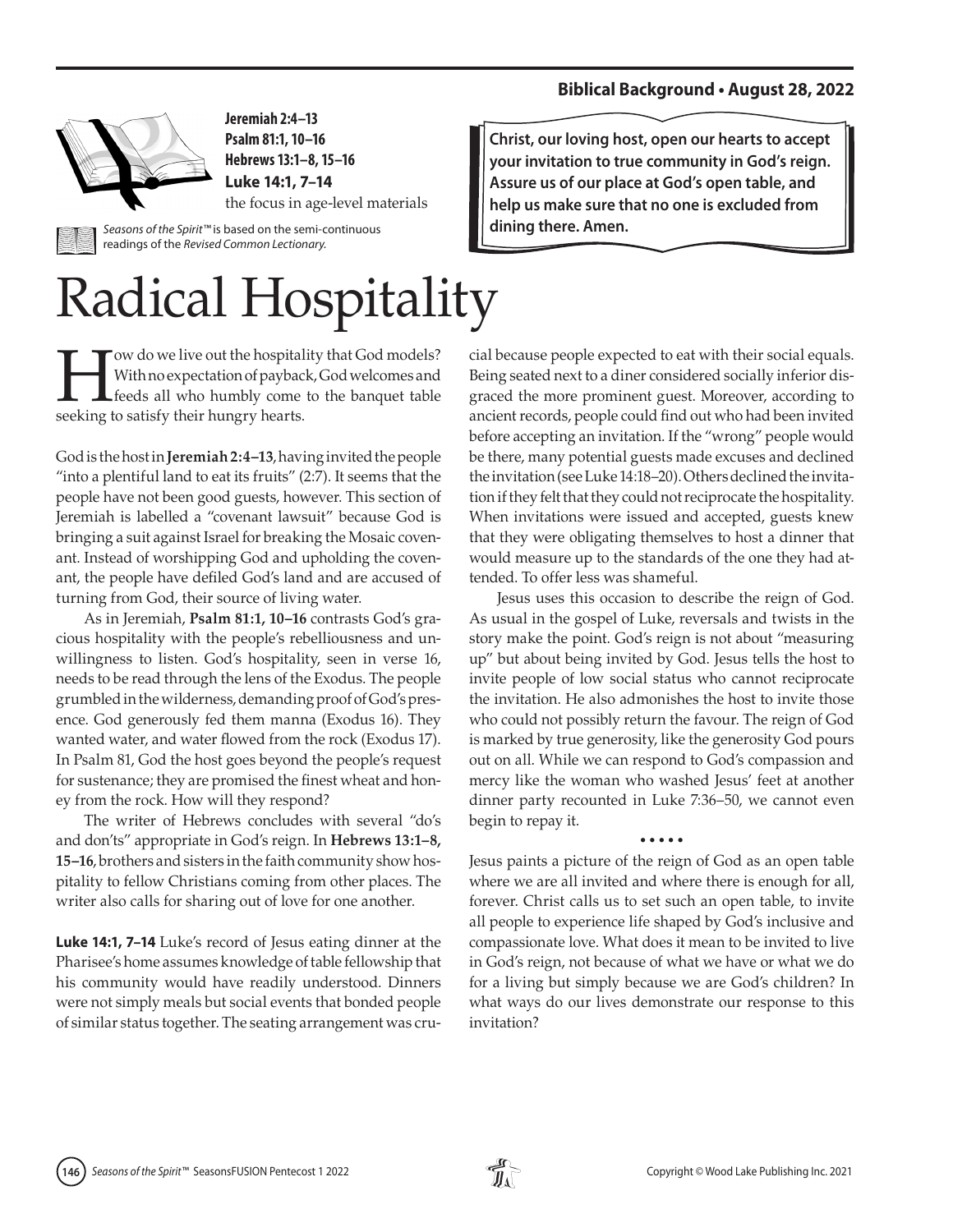#### **Reflection and Focus • August 28, 2022**

### **Reflecting on the Word Materials** ["Contemplative Moment"](#page-6-0) (p. 151)

**Adapt and use for youth and adult studies, sermon seeds, lay worship teams.**

### **Connecting with life**

- When you have an important event in your community, **how do you determine who gets invited, who takes priority, and who sits in the reserved seats?**
- How have you felt when you were excluded from an **event you especially wanted to attend?**

#### **Scripture**

**Jeremiah 2:4–13** Jeremiah calls the people of Judah to return to the bountiful, open community that God provides.

- What emotions do you hear expressed in this passage?
- What is your reaction to this?
- What response do you think Jeremiah is calling for?
- When have you searched for things that did not matter **(such as the broken cisterns), and failed to notice or acknowledge that God was offering living water?**

**Psalm 81:1, 10–16**

■ When in your life or that of your church have you **not listened to God, as in the case of the people in Psalm 81?**

**Hebrews 13:1–8, 15–16** reads like the wisdom sayings in Proverbs.

- What verse speaks to you most clearly at this time?
- How might you enact this wisdom more fully in your **life?**

The writer urges Christians to establish an open table around which we live in generous, humble, inviting, and hospitable ways.

■ From the writer's viewpoint, how does faith transform **our human behaviour and our ability to extend hospitality?**

- Biblical scholar Walter Brueggemann has said, **"The reign of God is public life re-organized toward neighbourliness."**
- In what ways does this definition expand your **understanding of God's reign?**
- In what ways does it limit your understanding?

**Luke 14:1, 7–14** speaks of social and cultural protocols.

■ What social protocols in your faith community might **Jesus challenge? Why?**

Many organizations and corporations have protocol officers responsible for being aware of customs, traditions, and manners in other cultures. They educate members of the organization or government leaders on appropriate behaviours when in international settings.

- What might be the job description of a protocol officer **in the reign of God?**
- What sort of person could fill that position? What skills **would they need?**

If Jesus were telling this wisdom story in your community, who are the specific categories of people that might be named in vv. 12–14?

- How does your church reach out to and welcome those **who cannot materially contribute to its ministries?**
- When, in the life of the church, do we put a fence **around the table?**

### **Connecting scripture and life**

Jesus calls us to radical hospitality – to go against the accepted cultural norms.

■ In what ways is it risky to respond to Jesus' call to **radical hospitality in our present time?**

Reflect on the quote from biblical scholar Walter Brueggemann.

- To what extent do you, individually and as the church, **need to reorganize your life toward neighbourliness?**
- What is required for this reorganization?

*Today or during the week, use the "Contemplative Moment" as you pause for a moment of reflection.*

### **Focus for Worship, Learning, and Serving**

After Jesus challenges the rules about healing on the Sabbath (Luke 13:10–17 and Luke 14:1–6), he challenges the way people exalt themselves (14:7–11) and then gives instructions about who to invite to a banquet (Luke 14:12–14).

Jesus' words about exalting and humbling and being invited can lead to an us/them dichotomy in worship. It is easy to conclude that those in the church, "we," are the holders of God's love and grace with the power to welcome and extend these gifts to those outside the church, "them." How can you use language and visual images to communicate that those gathered and those "outside" are equally the receivers and the givers of God's love?

Through ritual, prayers, and the celebration of Communion, pray that all encounter the boundlessness of God's reign.

Each week during Pentecost 1, we are encouraged to spend time reflecting on ways we might respond to God's call to discipleship. See "Pay Attention" (p. 10).

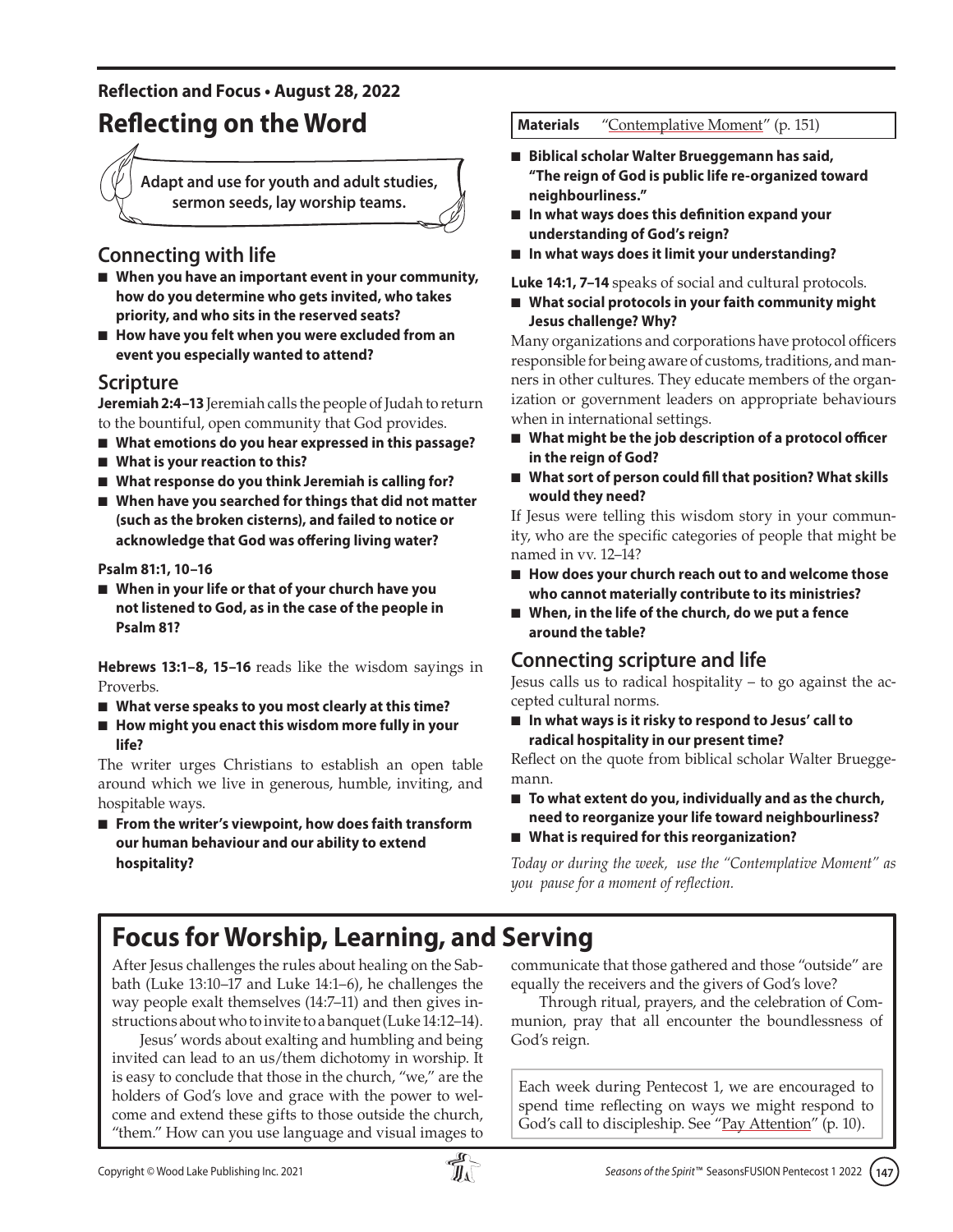# Radical Hospitality

### Prepare

**NOTE**: All of these suggestions are mere starting points; adapt, delete, and add according to your local needs.

- Recruit volunteers needed for worship: three for the call to worship.
- $\Box$  Choose an option for hearing Luke 14:1, 7–14. For the Bible story, arrange for a storyteller to present ["The In](#page-7-0)[vitation"](#page-7-0) on p. 152, or ["Welcome Everyone!"](#page-10-0) in "Exploring Our Faith" at the end of this week's materials. For the dramatic reading, arrange for three people (narrator, Jesus, and religious leader) to present the reading from *The Message.*
- $\Box$  Bring items for setting the worship space.
- □ You might choose to print *Seeing by Heart* on or in your bulletin (in the Images to Project and Print folder). For background to the art and artist, see "Connecting with the Art" on p. 8.
- □ Bring song such as "At the Table of the World" (*Seasons Songbook, vol*. 8 #4 on *Seasons Music CD, vol. 8*. Printed music and recording also available at *Seasons* MP3 Downloads, [www.seasonsonline.ca\).](https://www.seasonsonline.ca/order_products/)
- □ Se[t stations](#page-8-0) as described on pp. 153–154.

#### Music Suggestions

- **At the Table of the World** Brian Arthur Wren; *Seasons Songbook, vol. 8*
- **Let the People of God** Ken Medema; *Seasons Songbook, vol. 8*
- **Highways and Byways** Sandra Sears; *Seasons Songbook, vol. 6*

**We Come to the Hungry Feast** Ray Makeever; *Seasons Songbook, vol. 6*

**A Circle of Love** Felicia Sandler; *Seasons Songbook, vol. 5*

**For Everyone Born (A Place at the Table)** Shirley Erena Murry; *Seasons Songbook, vol. 4*

**How Then Shall I Live?** Linnea Good; *Seasons Songbook, vol. 1*

A chart that shows the licence holder(s) for each song in each of the 9 *Seasons of the Spirit* Music Volumes can be found at [www.seasonsonline.ca.](http://www.seasonsonline.ca/11/seasons_music_license_chart/) Click on Library; Seasons Music Information. Please contact a licence holder for permission to duplicate.

### **Call to worship**

*Arrange for three people to stand at the Communion table for this call to worship.*

**One:** We who have risen to embrace this day, **Two:** we who are weary in body and spirit, **Three:** all are welcome in this sacred place.

**One:** We who know the abundance of life, **Two:** we who are left impoverished by harsh realities, **Three:** all receive a sustaining measure of God's love.

**One:** We who are strong in mind and soul, **Two:** we who are challenged by illnesses of many kinds, **Three:** all are whole in the Spirit of God.

**One**: We who have a voice and the strength to use it, **Two:** we who whisper prayers in our hearts, **Three:** all are invited to worship the God we love. **One, Two, Three**: Come, for you have a place of honour in the heart of God.

#### **Opening prayer**

Gather

We give you thanks, Gracious God, that you invite us and all people into your presence, to feast at your table, to share together as equals, and to welcome one another. keep us ever mindful that it is by your grace that we are welcomed here. May we never do anything to suggest that others of your children are any less worthy of your grace. Amen.

### **Prayer of confession**

**One:** Sacred Spirit who moves within and between, through you, we are assured of Love that gathers us in and renews us with worship.

- We are quick to receive your boundless welcome, and with eager hands,
- we accept the sacramental gift of your grace.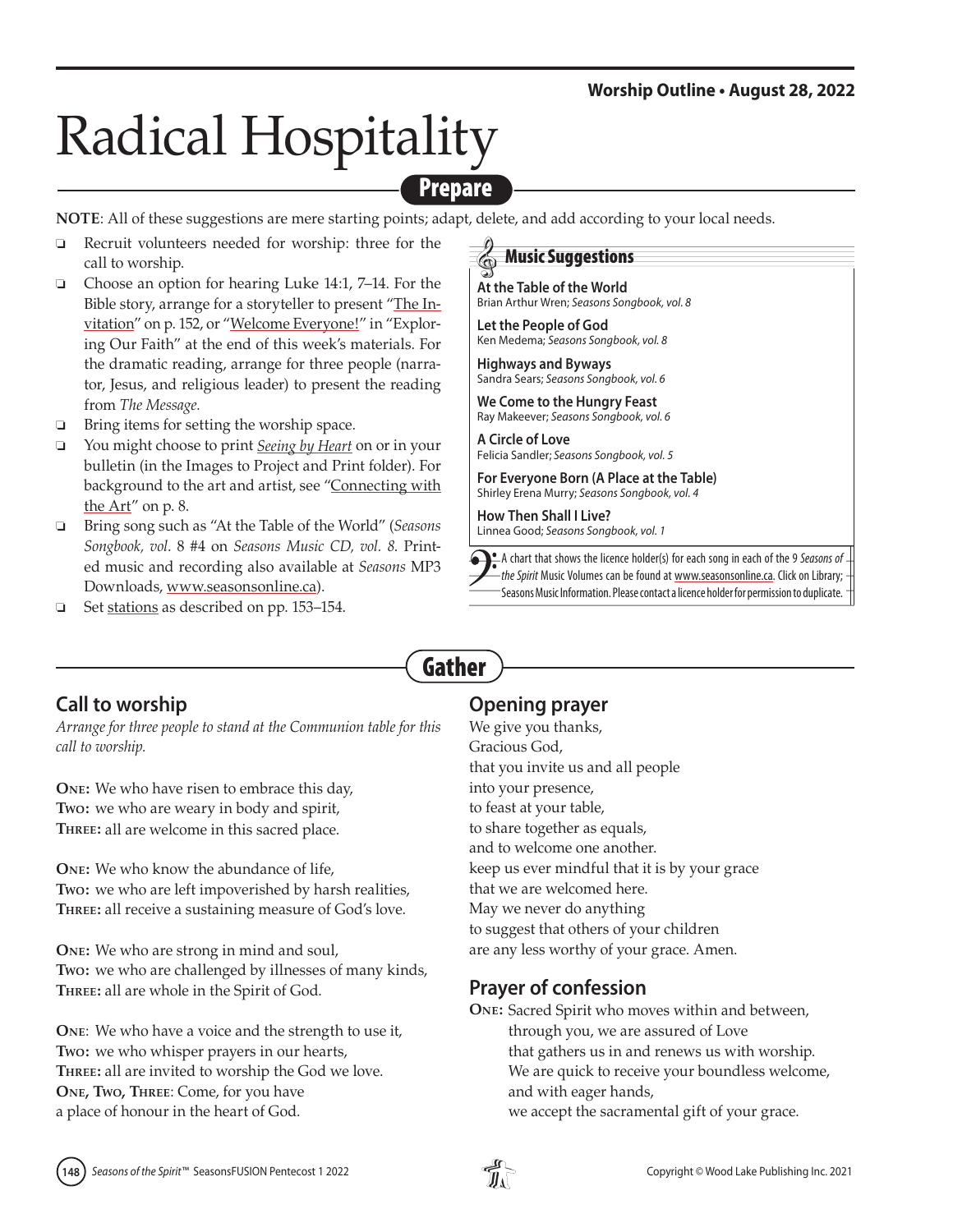#### **Worship Outline • August 28, 2022**

But we are aware of the times we become satisfied with our own inclusion and we do not enact the divine hospitality planted deep within our very nature. When we do not look beyond our institutional walls, **Response: forgive us, O God. One:** When we withhold and restrict the grace of the sacraments, **Response: forgive us, O God. One**: When we imagine ourselves to be more valuable than others, **Response: forgive us, O God.**

**One:** When we think only of self-maintenance, **Response: forgive us, O God. One:** When we do not live as your people, **Response: forgive us, O God.**

#### **Words of affirmation**

In the soul of God, we each have a place of honour where the Spirit nourishes us. Then filled with the abundant love of God, we can extend ourselves in new and life-giving ways. Receive forgiveness and live the love of God.

### Engage

**Opening the word**

**Hebrews 13:1–8, 15–16**

**Group reflection** Invite those gathered to quietly reflect on the characteristics of a loving community and be prepared to share their suggestions aloud at the appropriate time in the reading.

- What does mutual love and interdependence look like **practically?**
- What shape would it take in our actions and attitudes, **especially as a community of faith?**

**Read Hebrews 13:1.** Have people read or say their ideas of what mutual love might look like. When all who would like have participated, continue with the reading from Hebrews.

**Luke 14:1, 7–14** *the focus scripture for age-level materials in ENCORE*

Choose from the following.

**Bible story** Have a storyteller present the story ["The Invita](#page-7-0)[tion"](#page-7-0) on p. 152. Alternatively, for younger children, tell the story ["Welcome, Everyone!"](#page-10-0) (in Exploring Our Faith" at the end of this week's materials).

**Dramatic reading** from *The Message* translation by Eugene Petersen. Two people, the "religious leader" and "Jesus," will take their special reserved seats at the table. "Jesus" will speak. It may be unnecessary to have a narrator but allow the movement to the places and visual actions to provide the setting. It would be most helpful if "Jesus" did not look as if "reading" the words.

**Invite children, young people, and all who wish to move to the stations. Others will remain seated for proclaiming the word.**

### Respond

After proclaiming the word, you might invite those who have not already done so to move to or around the stations, taking ten minutes or so with a chosen practice.

**Sing** or listen to a song such as "At the Table of the World" as people gather together again *(Seasons Songbook, vol. 8,* #4 on *Seasons Music CD, vol. 8.* Printed music and recording also available at *Seasons* MP3 Downloads[, www.seasonson](https://www.seasonsonline.ca/order_products/) [line.ca\).](https://www.seasonsonline.ca/order_products/)

### **Prayers of the people**

*For two voices or call and response* **One:** Gracious God,

> each of us is a part of a larger whole: we're members of an extended family, residents of suburbs and towns, citizens and subjects of nations, and beings in your good creation.

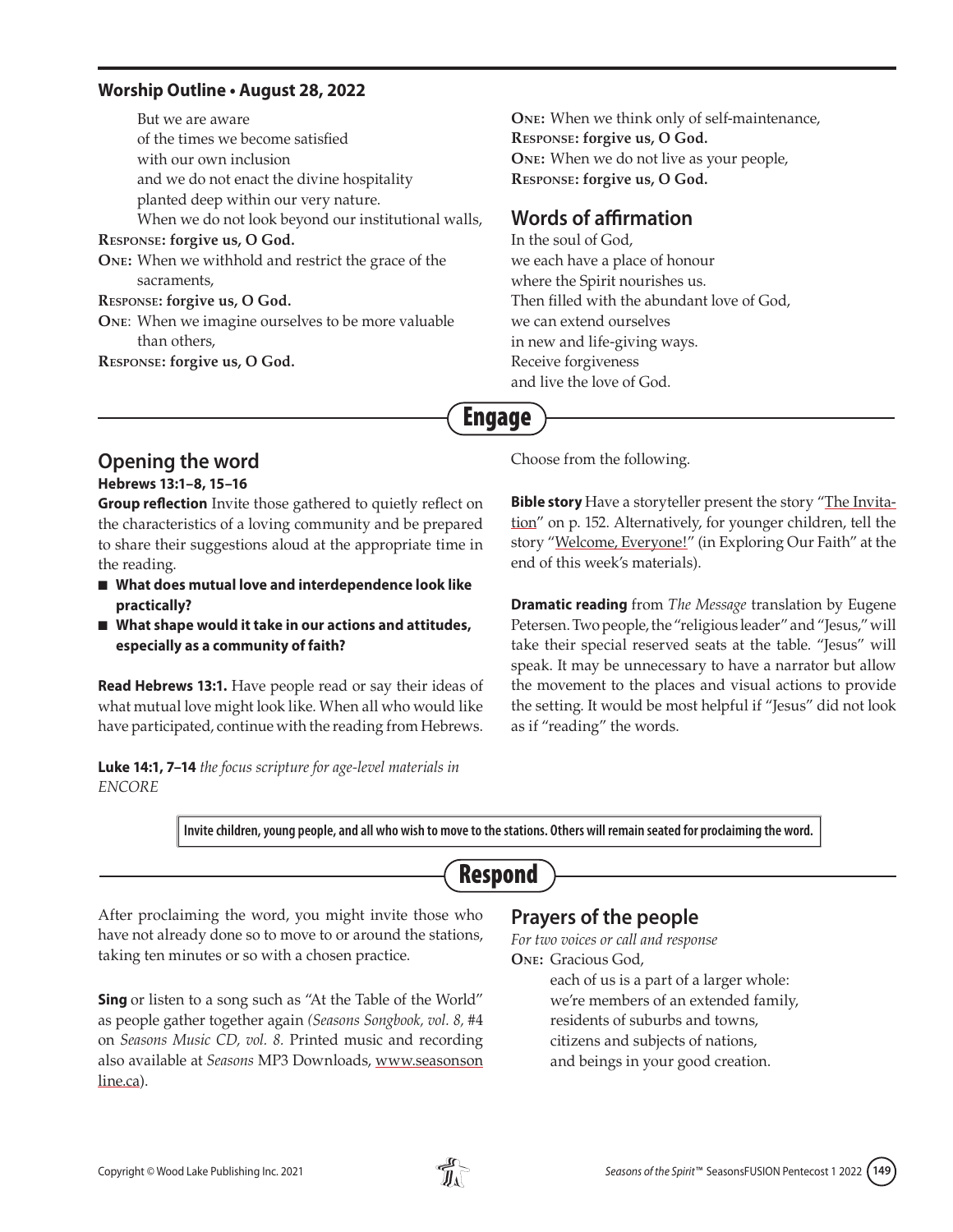#### **Worship Outline • August 28, 2022**

By your Spirit, we are linked together and through spirited compassion we share a common joy and suffering. May we be mindful of the fullness of life's experience: that which is ours and, especially in this time of prayer, that which makes up the day-to-day existence of others.

We pray for the suffering that comes from inhospitality

manifested in prejudice, racism, misunderstanding, and fear

*(silence or voice specific situations)*.

With hearts open to compassion, we pray:

#### **Response: let mutual love prevail.**

#### **One:** We are aware of the painful realities resulting from an imbalance of power and wealth in our nation and world

*(silence or voice specific situations)*.

With hearts open to compassion, we pray: **Response: let mutual love prevail.**

**One:** We open our hearts now to the gathered community and allow ourselves to feel the joys and concerns of one another *(silence or voice specific situations).* With hearts open to compassion, we pray:

**Response: let mutual love prevail.**

#### **Prayer of dedication or offering prayer**

*Based on Hebrews 13:1–8 and 15–16.*

This is our place to learn and practice the way of Christ.

Here we will cultivate mutual love;

remember those whose place is here,

yet they are not yet free to be in their place.

Here we will honour relationships that nurture faithfulness and fullness.

Through the gifts we bring and the lives we live we will hold loosely to our worldly wealth and share what we have to do the good we can. Go out to offer hospitality.

Bless

Live always as an offering of praise. Remember always to do good in this world, and share what you have with others. So we become the blessing we receive, from God our Maker, Healer, and Guide. **Amen.**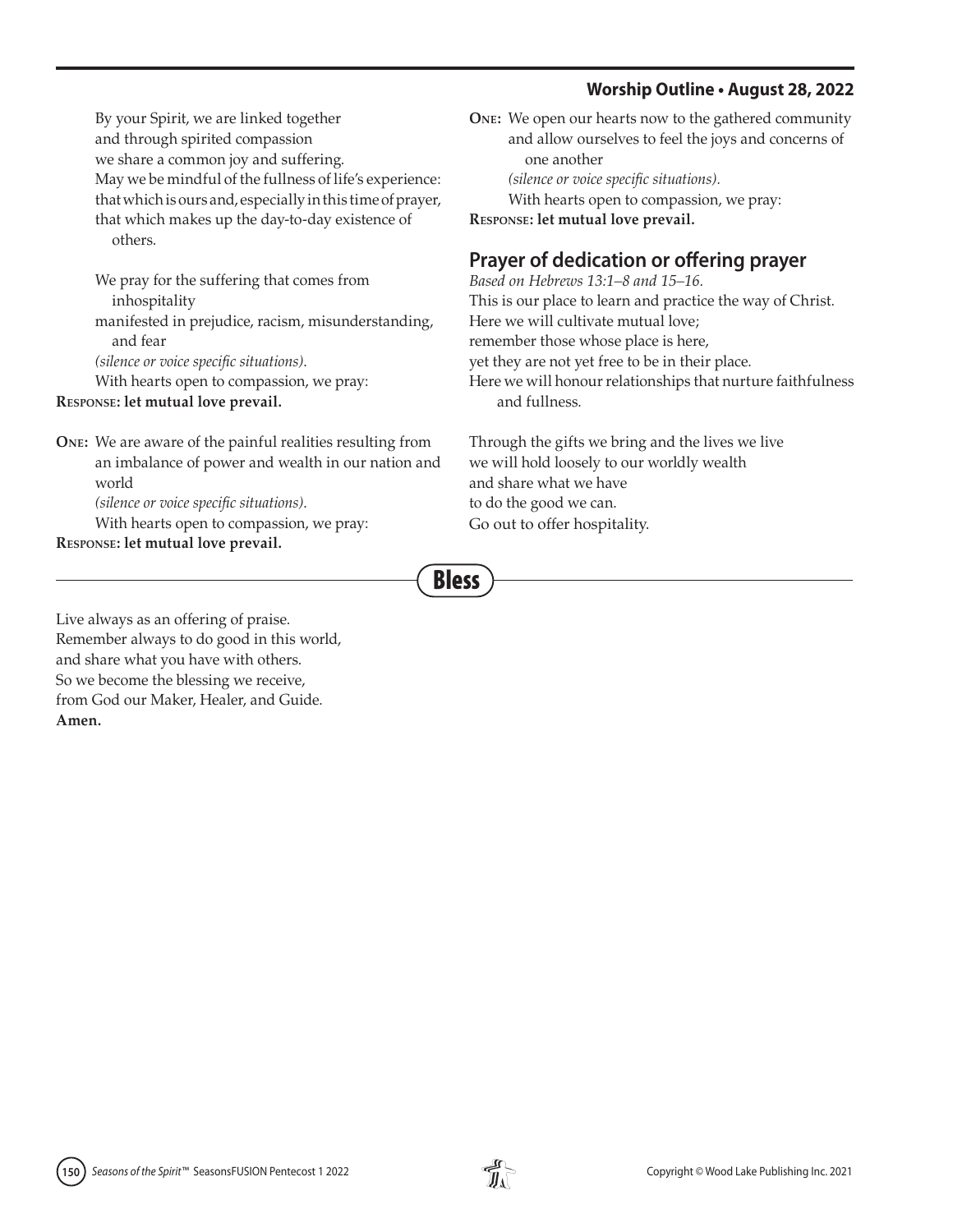#### <span id="page-6-0"></span>**Contemplative Moment • August 28, 2022**

**Radical hospitality** will require that we move toward a time when one might say:

- I am seen.
- I am heard.
- I am not forgotten and left to drift through the system.
- I am a person with worth and plans and purpose.
- I am equal. My relationships with people who provide service are horizontal, not hierarchical.
- I am part of the community.
- I have a place to live where I feel safe.

*Kerry H. Morrison*  https://www.accoglienza.us/can-radical-hospitalitychange-our-mental-health-system/

The term "radical hospitality can be defined as a practice of putting extraordinary effort and emphasis on making people feel welcome…and focuses on breaking down barriers that prevent people from participating in an effort, campaign, or community."

> [https://metrocouncil.org/Handbook/Files/](https://metrocouncil.org/Handbook/Files/Community-Engagement/PEP-Toolbox-RadicalHospitality.aspx) [Community-Engagement/PEP-Toolbox-RadicalHospitality.aspx](https://metrocouncil.org/Handbook/Files/Community-Engagement/PEP-Toolbox-RadicalHospitality.aspx)



Write or doodle your thoughts here.

Do not neglect to show hospitality to strangers, for by doing that some have entertained angels without knowing it.  $\sim$  Hebrews 13:2 (NRSV)

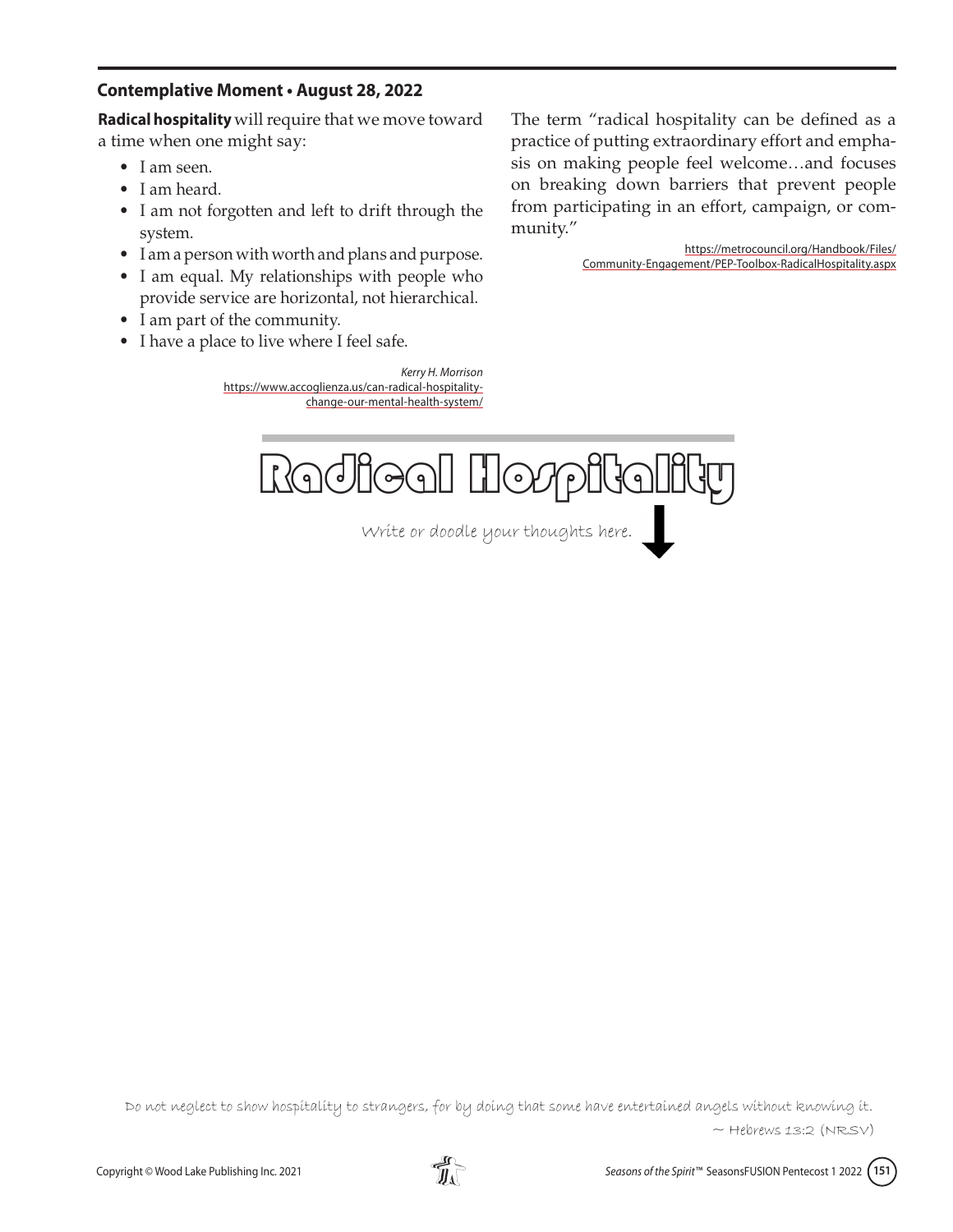# <span id="page-7-0"></span>The Invitation

#### **Based on Luke 14:1, 7–14**

*You might invite everyone to join the "chorus" that is in* **bold.**

The day, a religious leader, called a Pharisee, invited<br>Jesus to dinner. Jesus could see that many of the<br>people who were invited thought they were very<br>important Jesus looked around and then decided to tell Jesus to dinner. Jesus could see that many of the people who were invited thought they were very important. Jesus looked around and then decided to tell everyone a story.

Once there was a large party. It was just about to begin. The table was set, and all was ready.

The hosts stood at the head table and greeted all their guests, saying, **"Welcome! Welcome! Come in and sit down."**

The mothers and fathers arrived.

The grandmothers and grandfathers arrived.

The uncles and aunts and other family arrived.

The hosts greeted each of them, saying, **"Welcome! Welcome! Come in and sit down."**

Now some of the guests thought that they were very important people.

They let everyone know how important they were. They sat at the head table right beside the hosts. But there was not enough room for everyone to sit there. When the hosts politely asked them to take a seat at a different table, they were very embarrassed. They felt very silly about the fuss they had made.

When Jesus had finished the story, he looked around at everyone. "Can you not be happy sitting anywhere? Don't look for ways to show off."

And when you are inviting others to your home, don't just invite family and friends. They will pay you back by asking you to come to dinner at their house. Instead, invite people who cannot pay you back.

Invite the people who have no money and greet them by saying, **"Welcome! Welcome! Come in and sit down."**

Invite the people who are sick and greet them by saying, **"Welcome! Welcome! Come in and sit down."**

Invite the people who are ignored by others by saying, **"Welcome! Welcome! Come in and sit down."**

Invite all the lonely people who do not have friends or family by saying, **"Welcome! Welcome! Come in and sit down."** When you do this, God is glad!

A recording of this story is available in MP3 format in the Audio Stories folder.

# **Bible story**

- Basic supplies
- Paper or drawing pads
- Recording of today's story "The Invitation"
- Alternatively, arrange for a storyteller to present the story

#### **Materials The practice of storytelling**

**Directions**

- 1. Listen to the story "The Invitation."
- 2. Use art supplies to write or draw your response to the story.

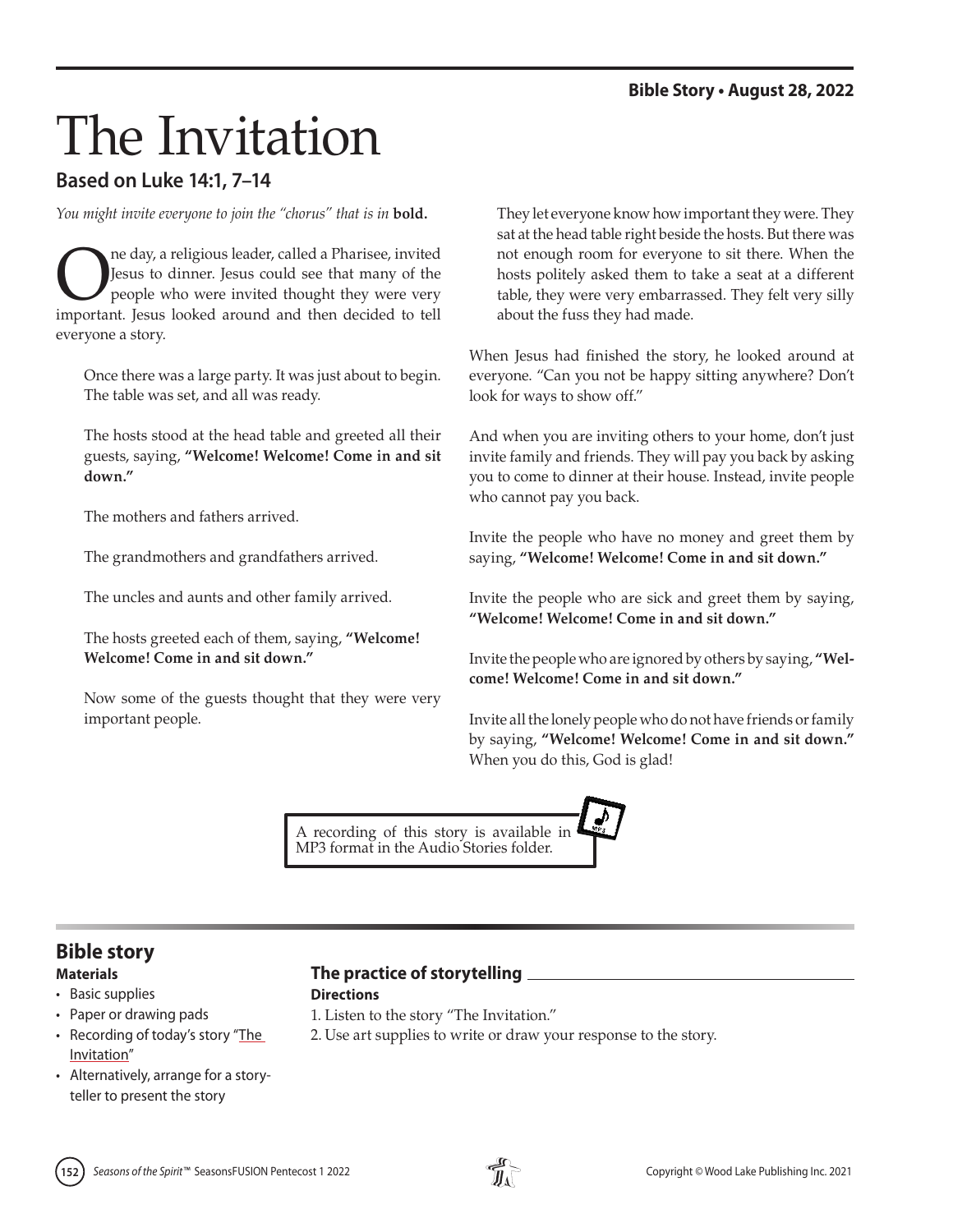#### <span id="page-8-0"></span>**Stations • August 28, 2022**

### **Living, Learning, Growing as Disciples**

The following stations might be set up around your worship space, or in other places around the **For your convenience, directions**  church, in your home, or outdoors. Choose one or more practices, depending on your space and **are formatted for printing and**  numbers. Display the directions for all to see. Adapt stations for use when physically distancing **available in the Stations folder.** and above all, follow the safe practices of your congregation and local health officials.

#### **Health and Safety Practices**



**Basic supplies** pens, pencils, markers, crayons, white glue/glue sticks, scissors, hand sanitizer, wipes placed in a basket or bin, two containers marked "clean" and "used"



**Setting the space** Utilize large spaces where people can maintain a safe physical distance. Spread out chairs around a large table or use tape to mark off the space around stand alone chairs.



**Keep it clean** Wipe down and disinfect places used for stations. Provide enough arts and crafts supplies to reduce sharing and mark containers "clean" and "used." Remind people to use hand sanitizer as they begin and as they end stations.

### **Welcome banner**

- Basic supplies
- Mural paper
- Construction paper
- People patterns/templates (see *Virtual Resource Booklet* at the library at [www.seasonsonline.ca\)](www.seasonsonline.ca/11/virtual-resource-booklet/)

**Suitable for all ages**

#### **Materials The practice of welcome**

#### **Directions**

- 1. Make a welcoming banner for your church.
- 2. Trace around the people pattern/template on construction paper.
- 3. Add features, so the figure represents you.
- 4. Glue to the mural paper.
- 5. Draw a speech balloon from each figure.
- 6. Decide what you would say to welcome others to the church.
- 7. Display the banner on the bulletin board.

### **Welcoming ways graffiti wall**

- Basic supplies
- Re-usable adhesive or masking tape (whatever is allowed for fixing posters and so on to the wall)
- Long, long sheet of newsprint to cover the table with these categories written on it: When people arrive at the church building, we can welcome them by…; In worship, we can welcome people by…; During fellowship time, we can welcome people by… (leave space for writing suggestions).



#### **Materials The practice of welcome**

#### **Directions**

- 1. Just as the people were welcomed to God's table, we can welcome people to our church.
- 2. Look at the sheet of newsprint and think of something you can do to welcome others.
- 3. Write or draw it with a marker.
- 4. Move the graffiti sheet to a place where the congregation will see it. Fix it to the wall (if possible).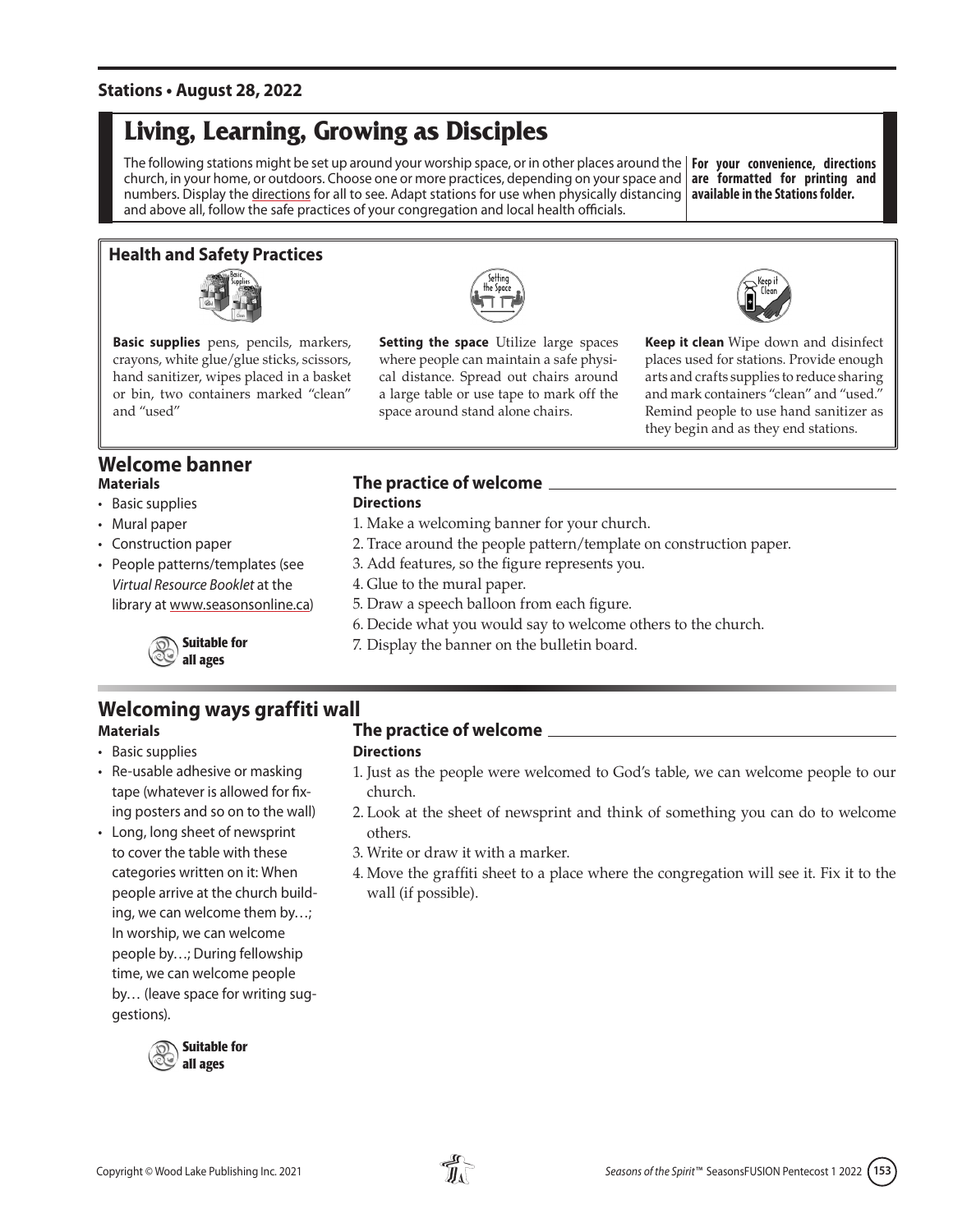#### **Stations • August 28, 2022**

#### **Discovering cultural diversity in the community**

#### **Materials**

- Basic supplies
- Large sheet of poster board
- Local council literature on the demographics of your community (often available via the Internet)



**Suitable for all ages working together**

## **Clay/play dough modelling**

- Basic supplies
- Bibles
- Copies of this week's story "The [Invitation"](#page-7-0) (p. 152)
- Modelling clay
- Small boards for models to sit on

**Suitable for all ages working together**

#### **Discussion**

- Basic supplies
- Magazines
- Local newspapers



#### **Materials The practice of creativity**

**The practice of welcome**

"Let mutual love continue" (Hebrews 13:1).

#### **Directions**

**Directions**

the chart.

perience love.

"Do not neglect to show hospitality to strangers, for by doing that some have entertained angels without knowing it" (Hebrews 13:2).

1. Reflect on this week's story "The Invitation," which is based on Luke 14:1, 7–14.

1. On a large sheet of card, draw either a cross or a building with a cross on it. 2. Brainstorm the cultural diversity of your community and record your thoughts on

3. Think about ways people from different cultures are welcomed/included and ex-

2. Using play dough, modelling clay, or a similar product, create the meal scene that is recorded in the gospel. You may like to label the characters.

3. Share your creation with others.

#### **Materials The practice of discerning "voices" within your community Directions**

"Do not neglect to do good and to share what you have, for such sacrifices are pleasing to God" (Hebrews 13:16).

- 1. Talk about "voices" that are heard/not heard within your community.
- 2. Using resources provided, find examples of people sharing and doing good.
- 3. Together discuss:
	- Are they responding to a "voice" within your community, or do you discern **another motivation – if so, which one?**
	- In what ways may your church respond to a "voice" that is not being heard?

*The article "Connecting with the Art" on page 8 provides background to this season's posters and art engagement ideas for individuals and groups. You might add an Art station and select one of the art engagement ideas*.



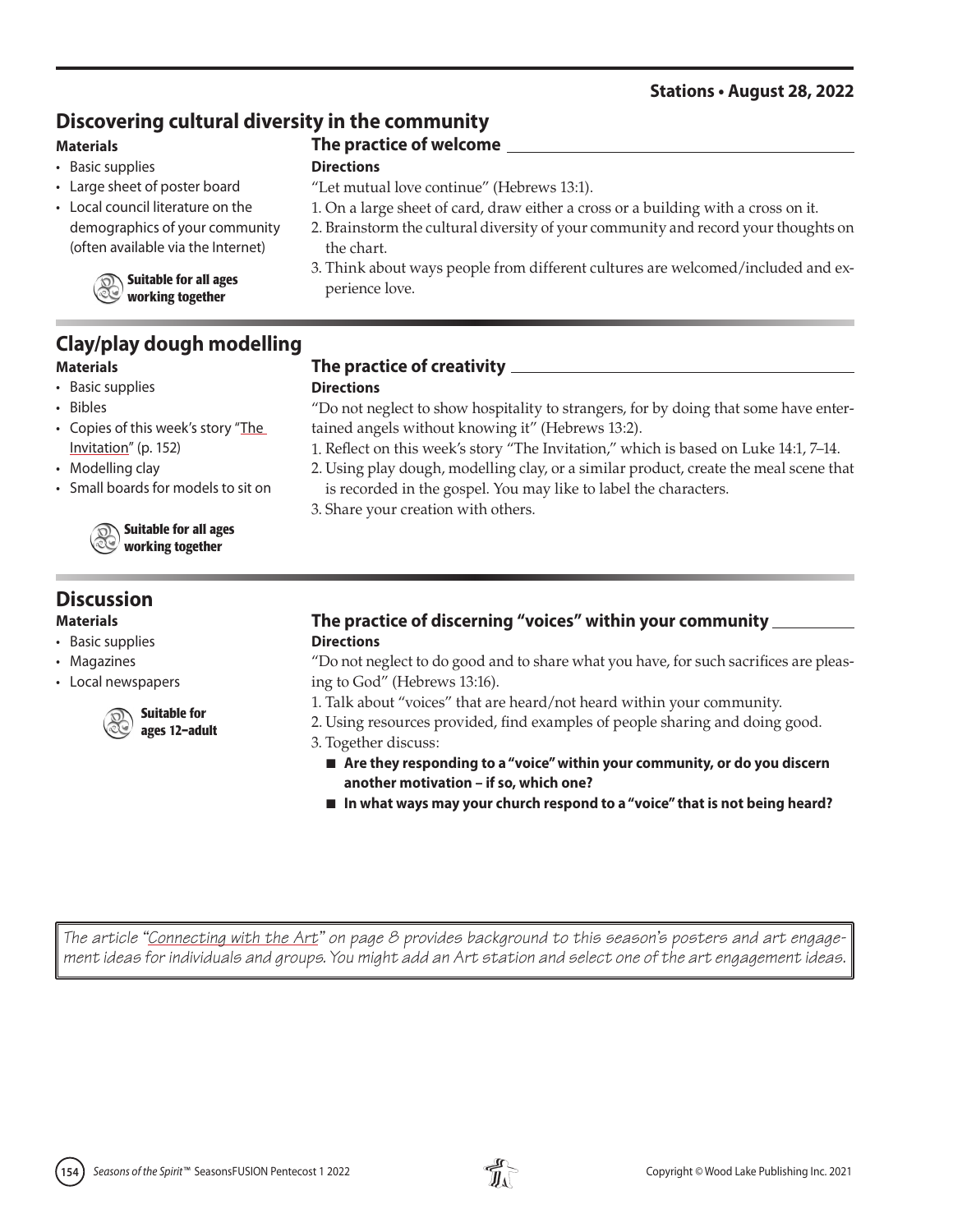#### <span id="page-10-0"></span>**Exploring Our Faith • August 28, 2022**

### Welcome, Everyone! A story based on Luke 14:1, 7–14

One day, Jesus was invited to a meal at the home of an important leader in town. Many people were invited. This was going to be a big banquet!

The table was filled with delicious food. As the people arrived, they rushed to get the best seats. They wanted to be close to the delicious food, and they wanted to be close to the important leader who had invited them.

When Jesus entered the room, the people watched carefully. What would Jesus teach them about living in careruny. vynar would jesus reach mem abour living in<br>God's way? Would Jesus notice the important people sitting in the best seats?

Jesus looked around and then said something surprising.<br>'

come people to your table.

"When you are invited to share a meal, don't rush to get a good seat. Look around, make sure your friend has a seat. Make sure everyone has a seat. And, be sure to welcome everyone…

People who are lonely and don't have friends.

People who are poor and don't have enough to eat.

People who are different from you.<br>'

1. Wash the cloth, cut sponge into

Welcome all people to the table, for God loves each<br>one of us. We are all special. one of us. We are all special.

when you welcome everyone, God is very, very happy."<br>' **Instructions**

#### A breadbasket cloth to welcome people to your table asket cloth to welcome people to your taple small pieces, clip a piece of sponge pinie pieopie to v clothes per handle.

#### You will need

- $\bullet$  A square of plain cotton cloth (35 cm/14 in)
- One or two spring-type clothespins/clothes pegs
- Sponge
- $\bullet$  One or more colours of acrylic paint
- Shallow dishes
- $\bullet$  Fine-tipped permanent marker
- Paint smock
- Clean-up supplies

#### **Instructions** Instructions

- 1. Wash the cloth, cut the sponge into small pieces, clip a piece of sponge to the end of each clothespin/clothes peg handle. 3. Using the clothes peg handle dip VVash the cloth, cut the sponge i
- 2. Use a permanent marker to print a message such as "Welcome friends" on the edge of the square.
- 3. Using the clothes-peg handle, dip the sponge into the paint, and then dab patterns onto the cloth. Use one or more paints.
- 4. Hang the cloth to dry.
- 1. Thang the cloth to any.<br>5. Use the cloth to line a bread basket.

**Alternatively,** use fabric markers to decorate the cloth. people watched carefully. What decine ciont.<br>Alcoholista the components



**4 1**